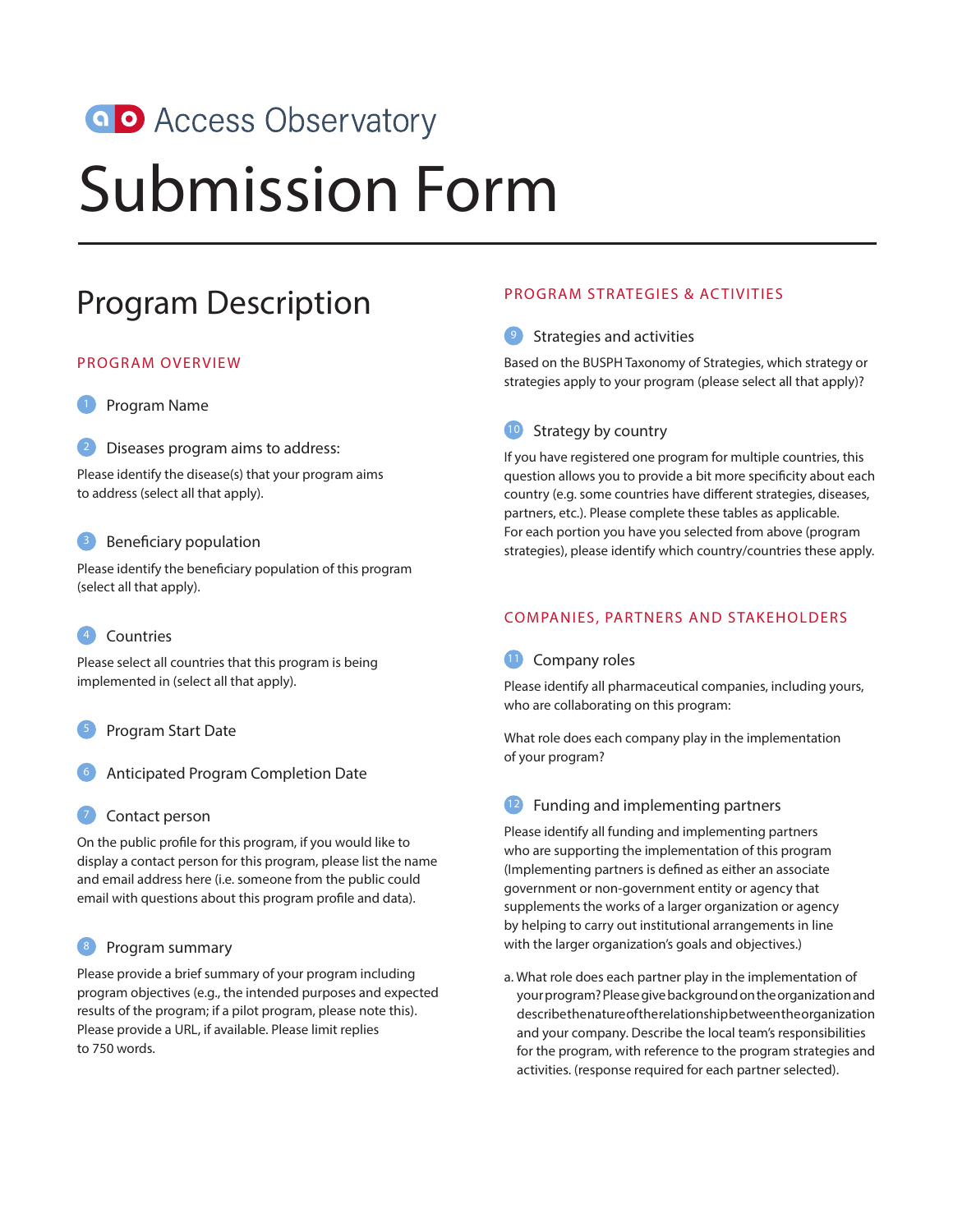b. For each partner, please categorize them as either a Public Sector, Private Sector, or Voluntary Sector partner. (Public Sector is defined as government; Private Sector is defined as A business unit established, owned, and operated by private individuals for profit, instead of by or for any government or its agencies. Generation and return of profit to its owners or shareholders is emphasized; Voluntary Sector is defined as Organizations whose purpose is to benefit and enrich society, often without profit as a motive and with little or no government intervention. Unlike the private sector where the generation and return of profit to its owners is emphasized, money raised or earned by an organization in the voluntary sector is usually invested back into the community or the organization itself (ex. Charities, foundations, advocacy groups etc.))

c. Please provide the URL to the partner organizations' webpages

#### 13 Funding and implementing partners by country

If you have registered one program for multiple countries, this question allows you to provide a bit more specificity about each country (e.g., some countries have different strategies, diseases, partners, etc.). Please complete these tables as applicable. For each portion you have you selected from above (funding and implementing partners), please identify which country/countries these apply.

# 14 Stakeholders

Please describe how you have engaged with any of these local stakeholders in the planning and/or implementation of this program. (Stakeholders defined as individuals or entities who are involved in or affected by the execution or outcome of a project and may have influence and authority to dictate whether a project is a success or not (ex. Ministry of Health, NGO, Faith-based organization, etc.). Select all that apply.

- Government, please explain
- Non-Government Organization (NGO), please explain
- Faith-based organization, please explain
- Commercial sector, please explain
- Local hospitals/health facilities, please explain
- Local universities, please explain
- Other, please explain

#### LOCAL CONTEXT, EQUITY & SUSTAINABILITY

#### 15 Local health needs addressed by program

Please describe how your program is responsive to local health needs and challenges (e.g., how you decided and worked together with local partners to determine that this program was appropriate for this context)?

# 16 Social inequity addressed

Does your program aim to address social inequity in any way (if yes, please explain). (Inequity is defined as lack of fairness or justice. Sometime 'social disparities,' 'structural barriers' and 'oppression and discrimination' are used to describe the same phenomenon. In social sciences and public health social inequities refer to the systematic lack of fairness or justice related to gender, ethnicity, geographical location and religion. These unequal social relations and structures of power operate to produce experiences of inequitable health outcomes, treatment and access to care. Health and social programs are often designed with the aim to address the lack of fairness and adjust for these systematic failures of systems or policies.\*)

\*Reference: The definition was adapted from Ingram R et al. Social Inequities and Mental Health: A Scoping Review. Vancouver: Study for Gender Inequities and Mental Health, 2013.

# 17 Local policies, practices, and laws considered during program design

How have local policies, practices, and laws (e.g., infrastructure development regulations, education requirements, etc.) been taken into consideration when designing the program?

#### 18 How program meets or exceeds local standards

Is there anything else that you would like to report on how your program meets or exceeds local standards?

# 19 Program provides health technologies

Does your program include health technologies (health technologies include medical devices, medicines, and vaccines developed to solve a health problem and improve quality of lives)? (Yes/No)